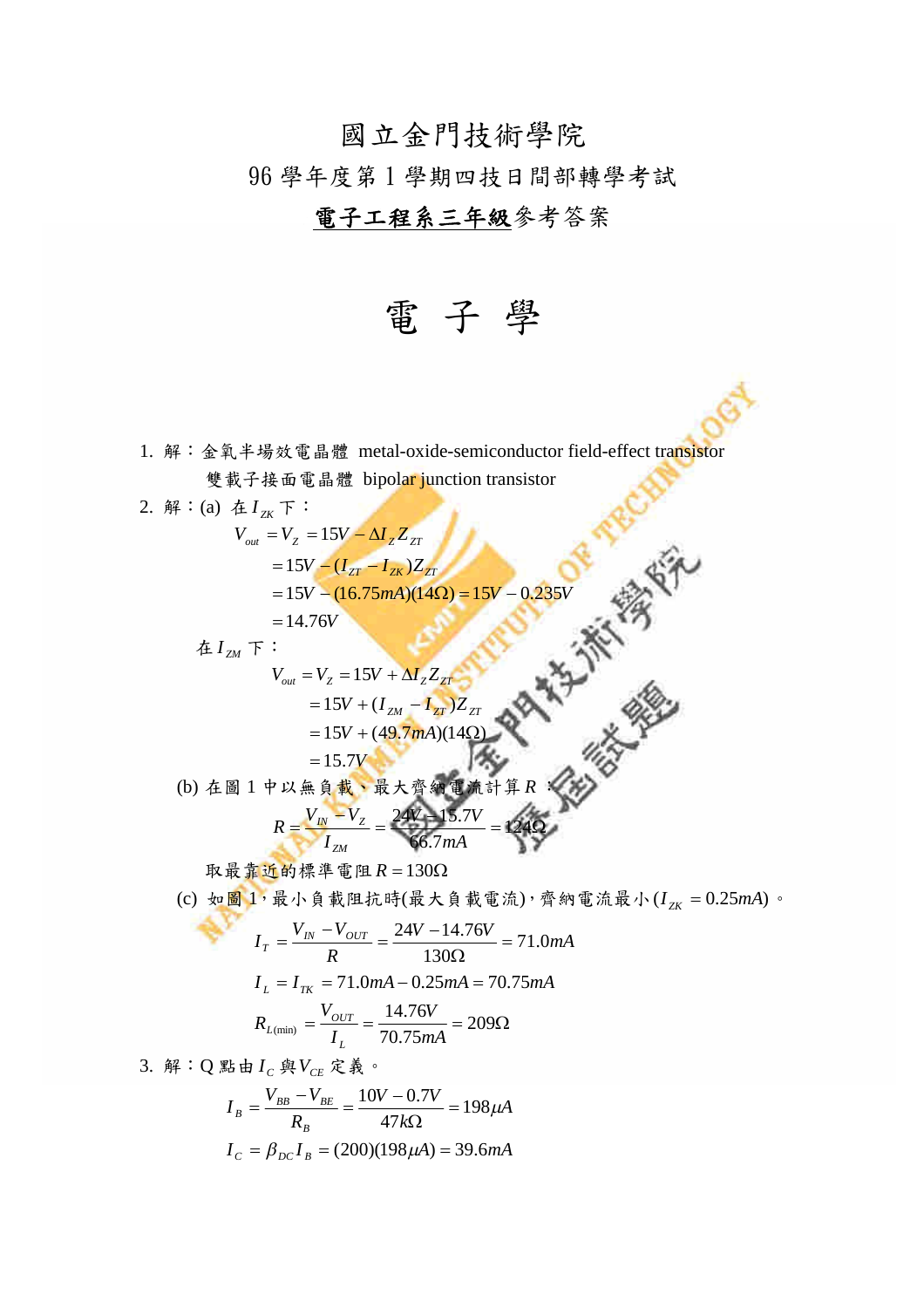$$
V_{CE} = V_{CC} - I_c R_c = 20V - 13.07V = 6.93V
$$

 $Q$  點位於  $I_C$  = 39.6mA 及  $V_{CE}$  = 6.93 $V$  處。

因為  $I_{C(cutoff)} = 0$ , 所以必須知道在線性動作下, 電晶體集極電流可能的變化

值,因此其 $I_{C(cutoff)}$ 上限需先求出。

 $\frac{W}{200}$  = 60.6*mA R V I C*  $C(sat) = \frac{V_{CC}}{R_C} = \frac{2\Delta V}{330\Omega} = 60.6$  $V_{(sat)} = \frac{V_{CC}}{R_C} = \frac{20V}{330\Omega} = 6$  $=\frac{r_{CC}}{r_{C}}=-$ 

上述結果指出未達飽和之前,所能增加的數量,理想上會等於

 $I_{C(sat)} - I_{CQ} = 60.6mA - 39.6mA = 21mA$ 

可是 *<sup>C</sup> I* 在達到截止點之前卻可有39.6*mA*的變化量,因此 Q 點比較靠近飽和 點,其限制電流應為21mA,<mark>該值即是集極電流的最大峰值變化量。</mark> 最大的基極電流峰值變化量,如下求出:

**STER OF BRIDGE** 

$$
I_{b (peak)} = \frac{I_{C (peak)}}{\beta_{DC}} = \frac{21mA}{200} = 105 \mu A
$$

4. 解:首先計算交流射極電阻:

$$
r'_{e} \cong \frac{25mV}{I_{E}} = \frac{25mA}{3.80mA} = 6.58\Omega
$$

接著,

$$
R_{in(base)} = \beta_{ac} r'_e = 160(6.59 \Omega) = 1.05 \Omega
$$

其次求出由信號源看入的總輸



由於輸入信號被 $R_S \& R_{in(tot)} \& \rightarrow \mathbb{E}$ , 因此基極上的信號電壓可由 $R_{in(tot)} \perp \& H$ :

$$
V_b = \left(\frac{R_{in(tot)}}{R_s + R_{in(tot)}}\right) V_s = \left(\frac{873\Omega}{1173\Omega}\right) 10mV
$$

$$
= 7.44mV
$$